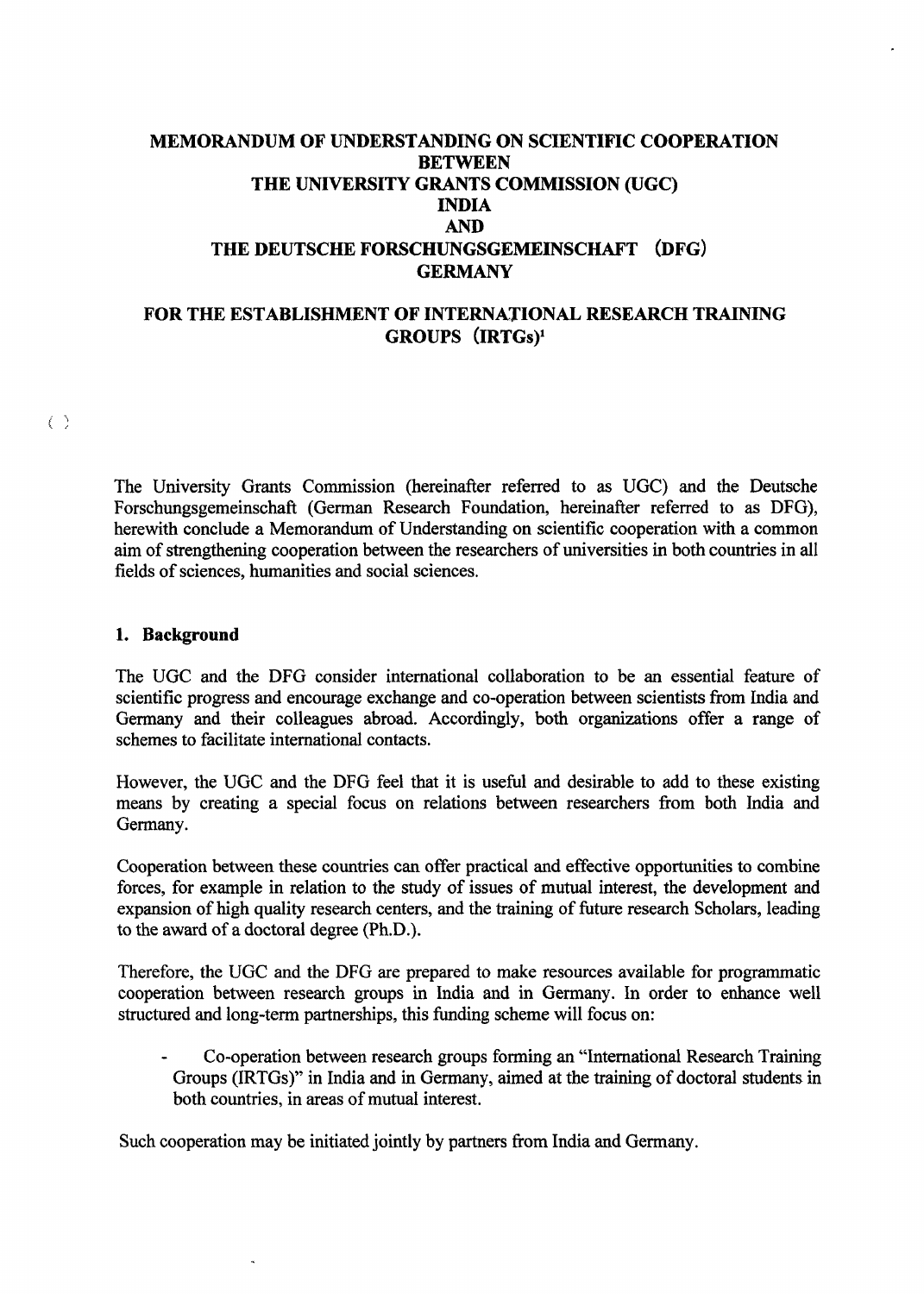## **2. Outline of German/Indian International Research Training Groups**

### 2.1. Strategie Aim

The aim of the scheme is to promote intense research cooperation among the researchers of India and Germany in well defined projects of mutual interest. Well structured doctoral training programmes, within the framework of the research programme jointly established and implemented by researchers in both countries, would be the constituent element of this scheme. This would provide excellent opportunities to young talented doctoral students in both countries to develop their skills in the context of a joint doctoral training programme.

### 2.2. Forms of Cooperation

- a) The Indian and German partners should jointly formulate a high quality research and qualification programme to be implemented by researchers on both the countries;
- b) The programme should provide for regulär exchanges of scientists, academic staff, post-docs and doctoral students working in the defined project for the purpose of joint research and joint training;
- c) During their PhD-project doctoral students should spend at least six months altogether in the other country for research and training;
- d) Doctoral students should have at least two Supervisors working in the defined project in India or in Germany - one from India and one from Germany. It is expected that the "Main Supervisor" is a Principal Investigator of the doctoral student's home university, while the Co-Supervisor is a member of the German/Indian partner university, respectively.
- e) Doctoral theses should be, wherever possible, assessed by a joint doctoral board (such boards should, preferably include a German researcher involved in the project for conducting the doctoral examination of an Indian student and an Indian researcher in the case of the German doctoral Student), before the award of the doctorate proceeds in accordance with the respective national/university regulations.
- f) The UGC and the DFG will provide means for all activities, äs listed below, related to the project, given the availability of funds:
	- doctoral students
	- post-docs  $\overline{a}$
	- visiting researchers
	- workshops  $\ddot{\phantom{1}}$
	- summer schools  $\Box$
	- conferences  $\Box$
	- specific additional research costs  $\overline{a}$
	- travel costs for doctoral students, Post-docs and Principal Investigators  $\Box$
	- additional administrative costs (e.g. coordination, recruitment)
- g) An IRTG may be funded initially for a period of four and half (4.5) years. In well deserved cases extension may be granted for a second term of four and half (4.5) years after the evaluation of a joint renewal proposal.

### **3. Criteria**

 $\overline{\langle}$ 

- The research groups on both sides should possess a high international reputation;
- The proposed research programme in which the groups wish to cooperate should be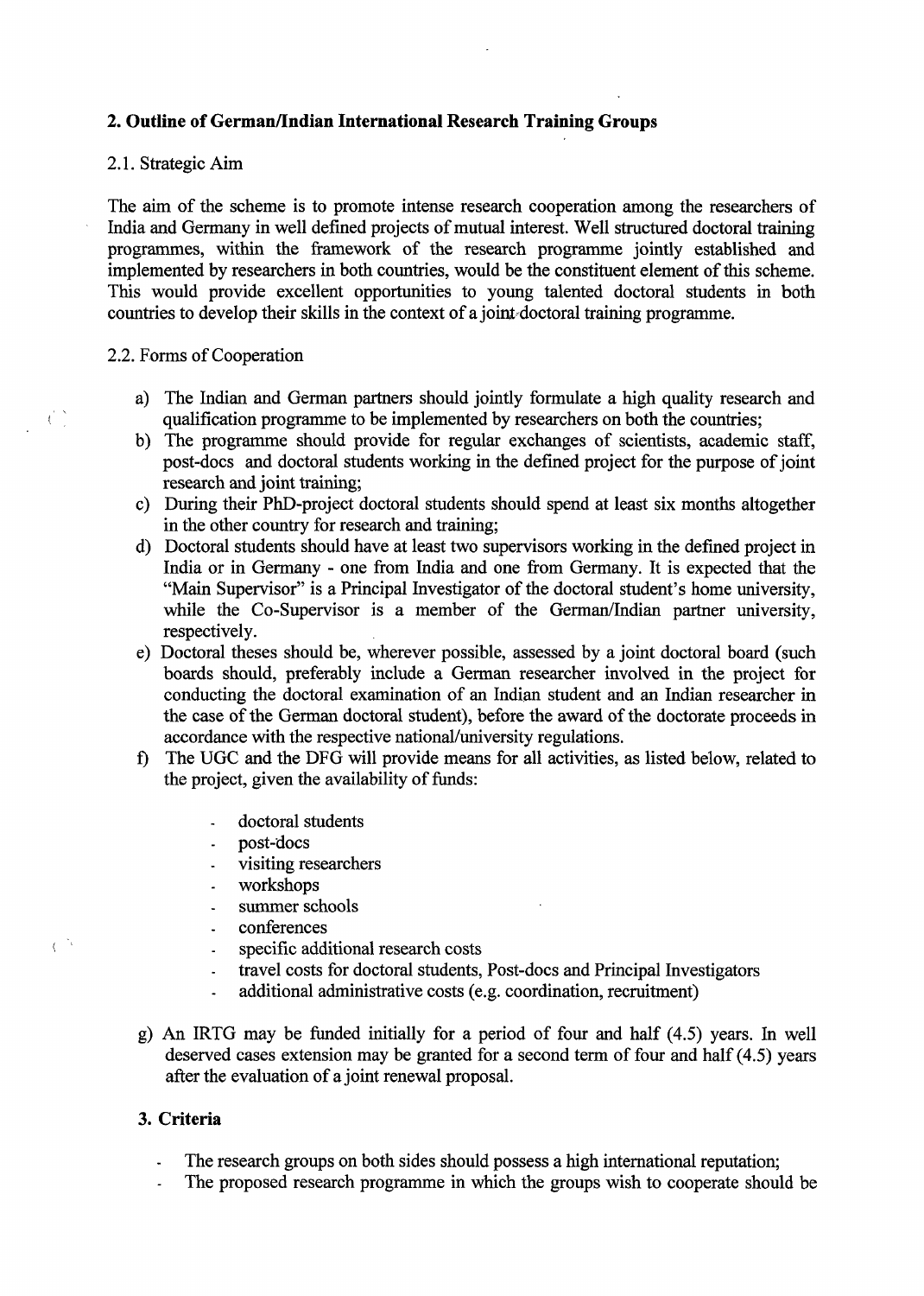of the highest quality;

The participation of both groups should be of such significance  $-$  in terms of both content and size - that the joint programme can be expected to develop into a German-Indian center of competence of the highest academic quality.

### **4. Research Areas**

校。

 $\xi$ 

In principle, any research area (with specific emphasis on interdisciplinarity within the main topic of the research area) is eligible. However, either party, DFG or UGC, may also suggest specific research topics of common interest to the other party for future IRTGs.

### **5. Participants and Eligibility**

The number of Principal Investigators and Co-investigators, participating doctoral students and Post-doctoral of a German-Indian IRTG shall be in accordance with the current DFG guidelines for the establishment of International Research Training Groups. The participation of Indian and German researchers in an IRTG should be balanced and ensure that sufficient research expertise is provided to cover all aspects of the research and qualification programme.

On the German side, an IRTG is applied for by the German host University. On the Indian side, the offer will be applicable to researchers permanently employed at academic institutions / organizations, recognized by the UGC under sections 2(f) and 12(B).

The applications from faculty, who have established contacts with faculty frorn partner institutions in each other's countries, would be the pre-requisite. The Principal Investigators from both sides should thoroughly discuss the details of the project in advance, before finalizing and submitting the project proposals to the UGC and the DFG for establishment of International Research Training Group (IRTG).

### **6. Support mechanism**

Once the research project is approved and funding is decided and provided for by both sides, all the expenses in respect of the activities of the defined research project (including short-term visits, lectures or workshops / summer schools, etc.) will be administered by the principal investigators from the allocated funds.

It is mutually understood that the respective host country takes the responsibility for providing necessary funds for local hospitality. The international travel costs are covered by the sending party.

It is also mutually understood that each party takes the responsibility for providing supplementary fellowships to its doctoral students for the duration of their stay at the partner institution in order to enable them to conduct the research work for the cooperative program in the partner country.

### **7. Proposal Submission and Evaluation**

The proposals will be invited by the UGC and the DFG separately, but with mutual consent, annually.

Pre-proposals for the establishment of an IRTG will be submitted to and evaluated by DFG.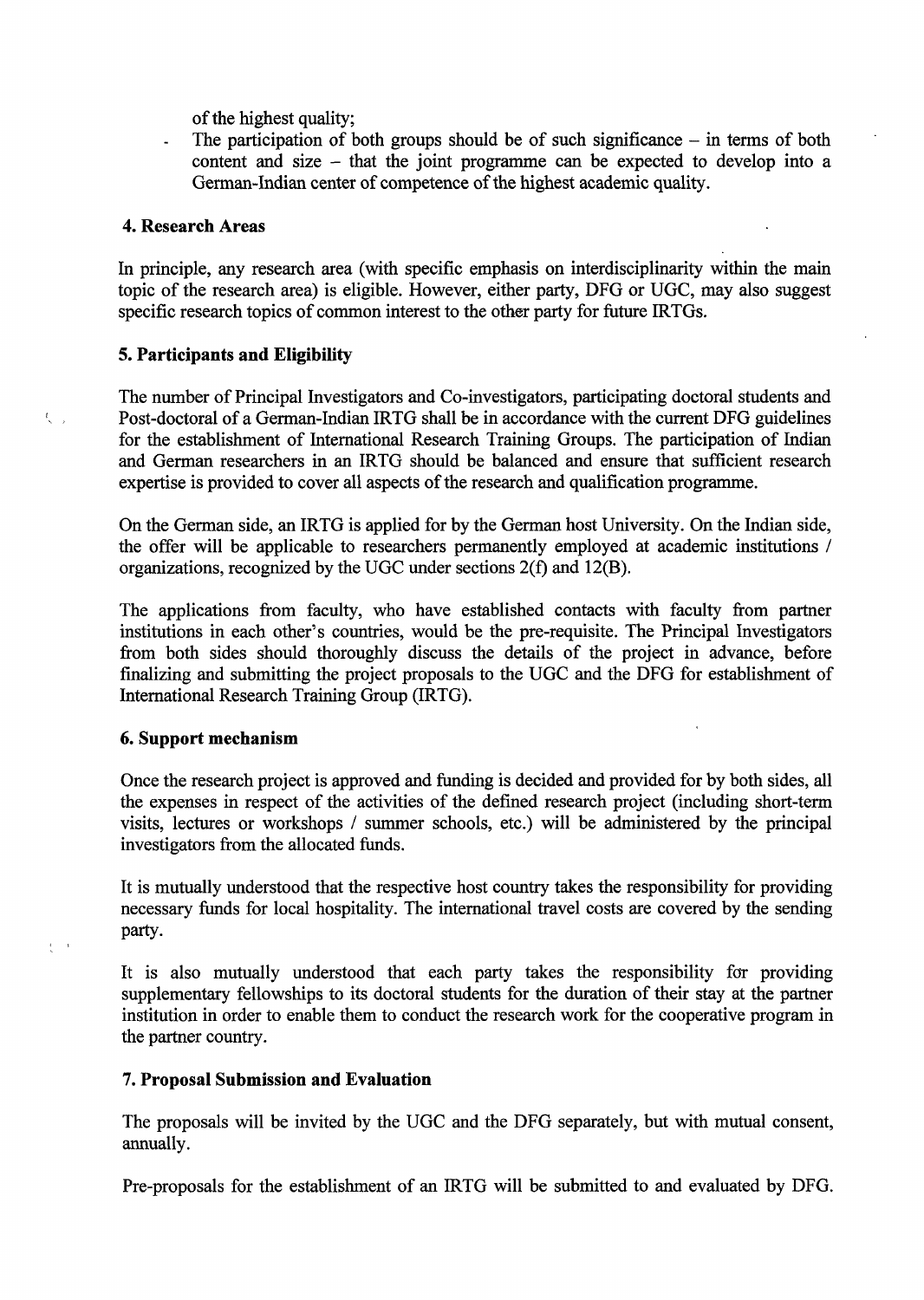After a positive review of the preliminary proposal, the applicants are invited to submit a füll proposal. DFG will inform UGC upon all Submission and results on a timely basis.

The füll proposal is a joint application regarding the research and qualification programme and includes separate budget requests for the UGC and the DFG; both sides inform each other about the budget for the partner abroad, including the same in the proposal. The Indian coordinator submits the proposal to the UGC and the German coordinator submits the proposal to the DFG .Additional regulations may apply for the Submission (e.g. Submission in response to annual calls).

Both parties will independently organize scientific reviews according to their normal procedures with the help of scientists from the respective areas of research. Whenever feasible, joint review panels shall evaluate proposal on site (i.e. at the main partner institutions) in India or in Germany and make a joint funding recommendation to the decision making bodies of the UGC and the DFG

The UGC and the DFG will share the results of the evaluations and support IRTGs approved by both parties.

### **8. Budget**

 $\epsilon$ 

It is understood by both parties that each is working to a budget determined annually in advance and that any Variation in their budgets can affect the volume of exchange activity covered by this Memorandum. The UGC and the DFG agree to consult each other if such variations arise.

Allocation of funds from both sides - UGC to the Indian Project Coordinator and the DFG to the German Project Coordinator - will be offered according to the requirements of the joint activities, äs indicated above. Participants from India are expected to also raise financial support from other sources.

\* The per diem or monthly allowances for the travel costs of the researchers (principal and coinvestigators, academic staff, post-docs, doctoral students, participating in the programme) correspond to the prevalent rates in the two countries.

### **9. Joint Advisory Working Group:**

Both sides should nominate three members (experts and officials of the funding partners) each to form a Joint Advisory Working Group to implement the provisions of this MoU äs well äs advice partner organizations in their future efforts. This Working Group should meet for regulär consultations in India and in Germany, at a frequency to be decided by both sides India and in Germany, at least once year.

### **10. Results of Work**

Rules and regulations regarding the results of work (including inventions) generated within the scope of the IRTGs shall be agreed upon between the partners from the Indian and the German side prior to the funding of the speciflc IRTG.